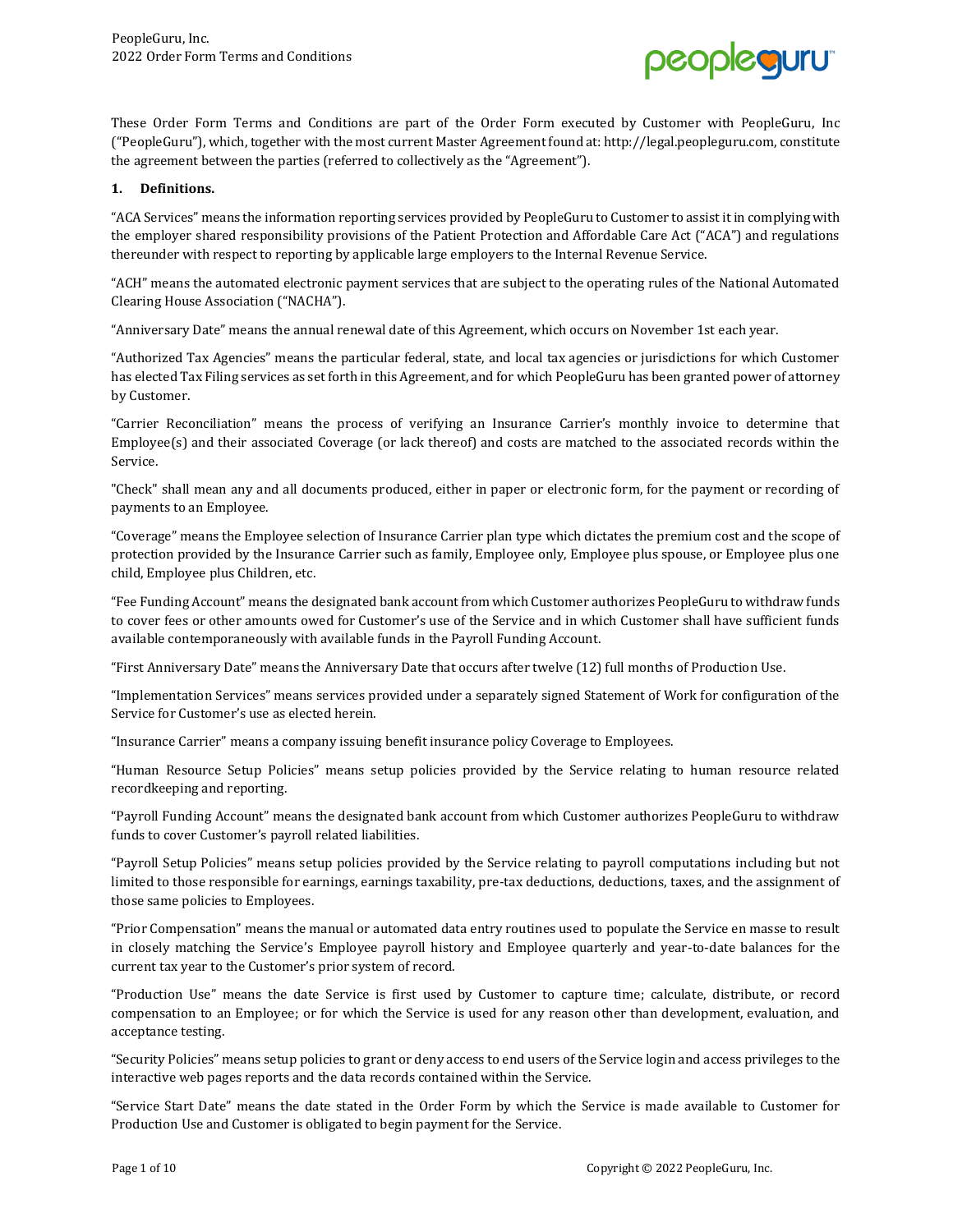

"Short Term Service Contract" means a contract with a Customer that, subsequent to Production Use, either party may cancel upon 90 days' advance written notice.

"System Notifications" means features provided by the Service to advise end users of events, data elements, and actions that require attention. Customer assumes all security risks for transmission of System Notifications by standard email.

"Tax Agency Policies" means setup policies provided by the Service for managing and reporting tax rates, wage limits, and filing frequencies, withholding, employer tax amounts due to federal, state and local entities in accordance with the Service's Documentation.

"Tax Funding Account" means the designated bank account from which Customer authorizes PeopleGuru to withdraw funds to cover Customer's tax related liabilities.

"Third Party" means a business entity which receives payments originated by Customer by the process of aggregating employer or Employee Check deduction amounts through payroll processing for the purpose of conveniently remitting a single timely payment to such business entity.

"Time and Attendance Setup Policies" means setup policies provided by the Service for the collection of time and attendance data and related computations including, but not limited to, those responsible for punch rounding, labor distribution, shift premiums, holiday pay, overtime and the assignment of those same policies to Employees.

"Year End Filings" shall mean W-2, W-3, 1094C, 1095C, 1096, and 1099 Employee and Employer forms, as subscribed to by Customer.

# **1. General Terms.**

- 1.1. The Service and PeopleGuru Services shall be provided as set forth herein and Customer agrees to pay the fees for use of the Service and PeopleGuru Services in accordance with the fee schedule set forth in the Order Form.
- 1.2. Customer shall be responsible to review and verify the Service's Security Policies and System Notifications to ensure that they function as intended prior to Production Use. Subsequent to Production Use, Customer shall be responsible to review and verify that all changes to Security Policies and System Notifications are thoroughly tested prior to deployment in Production Use.
- 1.3. PeopleGuru shall not be responsible for Customer's failure to supply information on a timely basis or actions taken or omitted by Customer or for inaccuracies resulting from inaccurate information provided by Customer.
- 1.4. Upon request, PeopleGuru may provide Customer additional training, customization, or consulting. Customer agrees to pay the fees for such services in accordance with the schedule set forth in this Agreement.
- 1.5. Customer shall promptly report via the CRM support issues, defects, and setup issues with the Service or PeopleGuru Services for which Customer requires assistance.
- 1.6. The initial term of this Agreement shall commence on the date the Order Form is fully executed by both parties and shall not be cancellable by Customer prior to the First Anniversary Date ("Initial Term"). Thereafter, and unless either party delivers thirty (30) days written notice of non-renewal prior to each Anniversary Date, or unless Customer has elected a Short Term Service Contract, the term of this Agreement shall automatically renew for one (1) year periods on the Anniversary Date.
- 1.7. Monthly billing for the Service will commence upon the sooner of the Service Start Date or Production Use. Customer agrees to make best efforts to implement all subscribed Software Services within six (6) months of Production Use. PeopleGuru reserves the right, in its sole and absolute discretion, to delay Customer's implementation of additional Software Services if PeopleGuru believes Customer is not adequately proficient in the use of the Software Services already implemented.
- 1.8. Guru Services shall be billed as incurred or as otherwise stated in the Order Form.
- 1.9. Prices in this Agreement will be effective for the Initial Term and thereafter shall be adjusted annually on the Anniversary Date or upon 30 days advance notice from PeopleGuru unless there is a no price escalation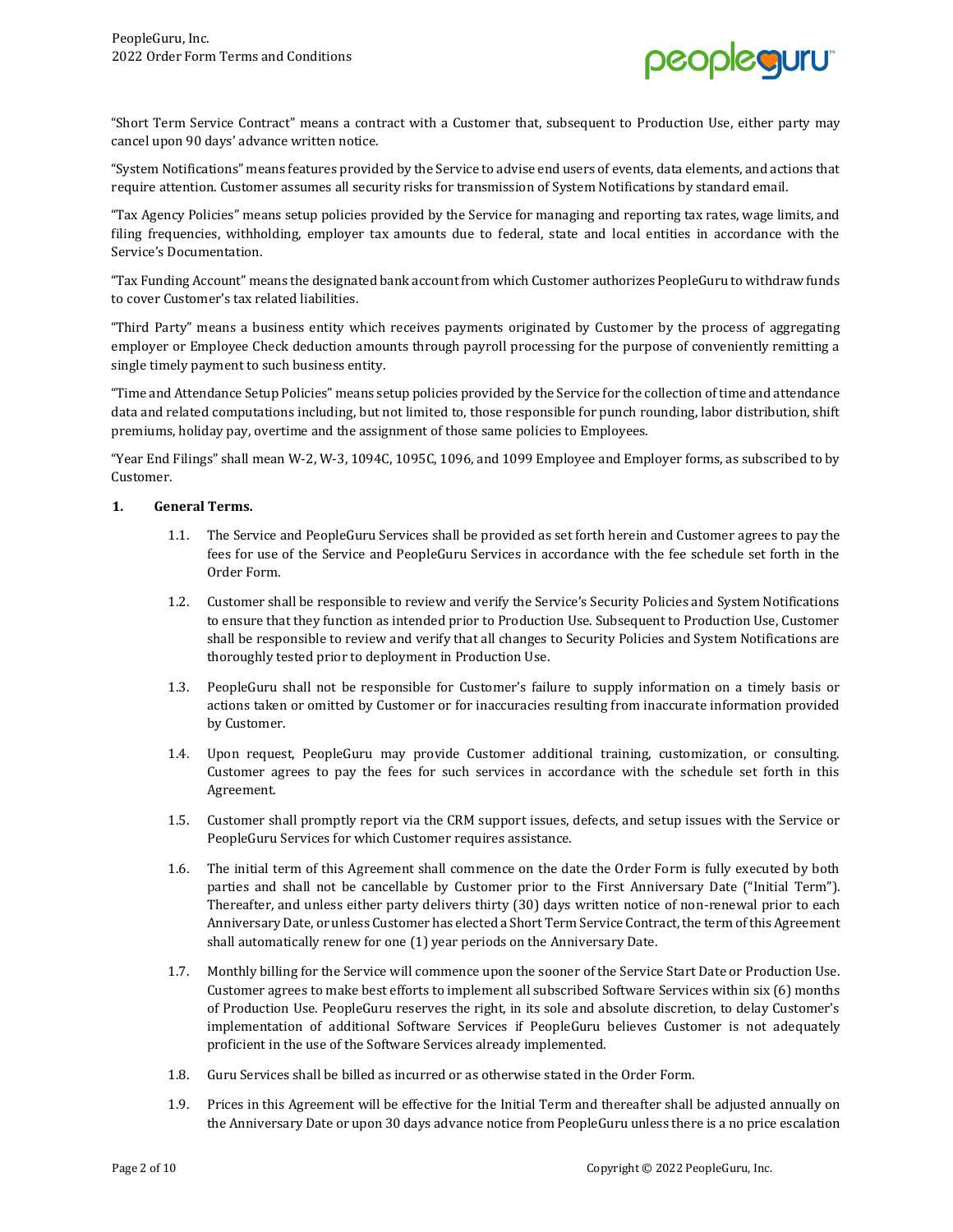

provision in the Order Form as part of a Customer's commitment to a contract term that is substantially longer than the Initial Term .

1.10. For the Term of this Agreement, PeopleGuru agrees to keep electronic records of Customer and Employee transactions and all pertinent associated documentation for up to five years or the period of time as may be defined by the Customer's data retention policy settings within the Software Services. Customer may request copies of such documentation from time to time and PeopleGuru shall make best efforts to supply such documents in a timely manner. Customer shall be obligated to reimburse PeopleGuru any applicable costs and fees for document retrieval requests. PeopleGuru shall have no responsibility to maintain such records after termination of this Agreement.

### **2. Software Services.**

If elected by Customer, the following Software Services will be made available for Customer's use.

- 2.1. Core HR Software Service is a system of interactive web pages to assist Customer in its human resource related recordkeeping and reporting. Customer shall ensure the accuracy of its Customer Data. The HR Software Services shall function in accordance with the Documentation, as may be amended from time to time, and provide features to aid Customer with its compliance with federal and state laws and regulations applicable to Human Resources (except as stated otherwise in the Documentation).
- 2.2. Recruiting Software Service is a system of interactive web pages to assist Customer in posting job requisitions, storing candidates, recording job applications, and the related recordkeeping and reporting. Customer shall ensure the accuracy of its Customer Data. The Recruiting Software Service shall function in accordance with the Documentation which may be amended from time to time.
- 2.3. Benefit Software Service is a system of interactive web pages to assist Customer in its management of the assignment, eligibility. costing, and enrollment of employee benefits and the related recordkeeping and reporting. Customer shall ensure the accuracy of its Customer Data. The Benefit Software Service shall function in accordance with the Documentation which may be amended from time to time.
- 2.4. Carrier Software Service provides 834 file creation, management, and transmission of Employee benefit related data to Insurance Carriers. The Carrier Software Service shall function in accordance with the Documentation which may be amended from time to time.
- 2.5. Learning Management Software Service is a system of interactive web pages to assist Customer in managing online courses, enrollments, and testing of training courses and the related recordkeeping and reporting. Customer shall ensure the accuracy of its Customer Data. The Learning Management Software Service shall function in accordance with the Documentation which may be amended from time to time.
- 2.6. Performance Management Software Service is a system of interactive web pages to assist Customer in managing online performance reviews and talent assessments and the related recordkeeping and reporting. Customer shall ensure the accuracy of its Performance Management Data. The Performance Management Software Service shall function in accordance with the Documentation which may be amended from time to time.
- 2.7. Salary Software Service is a system of interactive web pages to Customer in managing online salary reviews and automating related compensation changes. Customer shall ensure the accuracy of its Customer Data. The Salary Software Service shall function in accordance with the Documentation which may be amended from time to time.
- 2.8. Payroll Software Service
	- 2.8.1. Payroll Software Service is a system of interactive web pages to assist Customer in payroll generation, recordkeeping, computations, and reporting. The Payroll Software Service shall function in accordance with the Documentation, as may be amended from time to time, and provide features to aid Customer with its compliance with federal and state laws and regulations applicable to payroll (except as stated otherwise in the Documentation).
	- 2.8.2. Customer is responsible, prior to finalizing each payroll process, to use the interactive web pages and reports provided by the Service for the purpose of reviewing and ensuring the accuracy of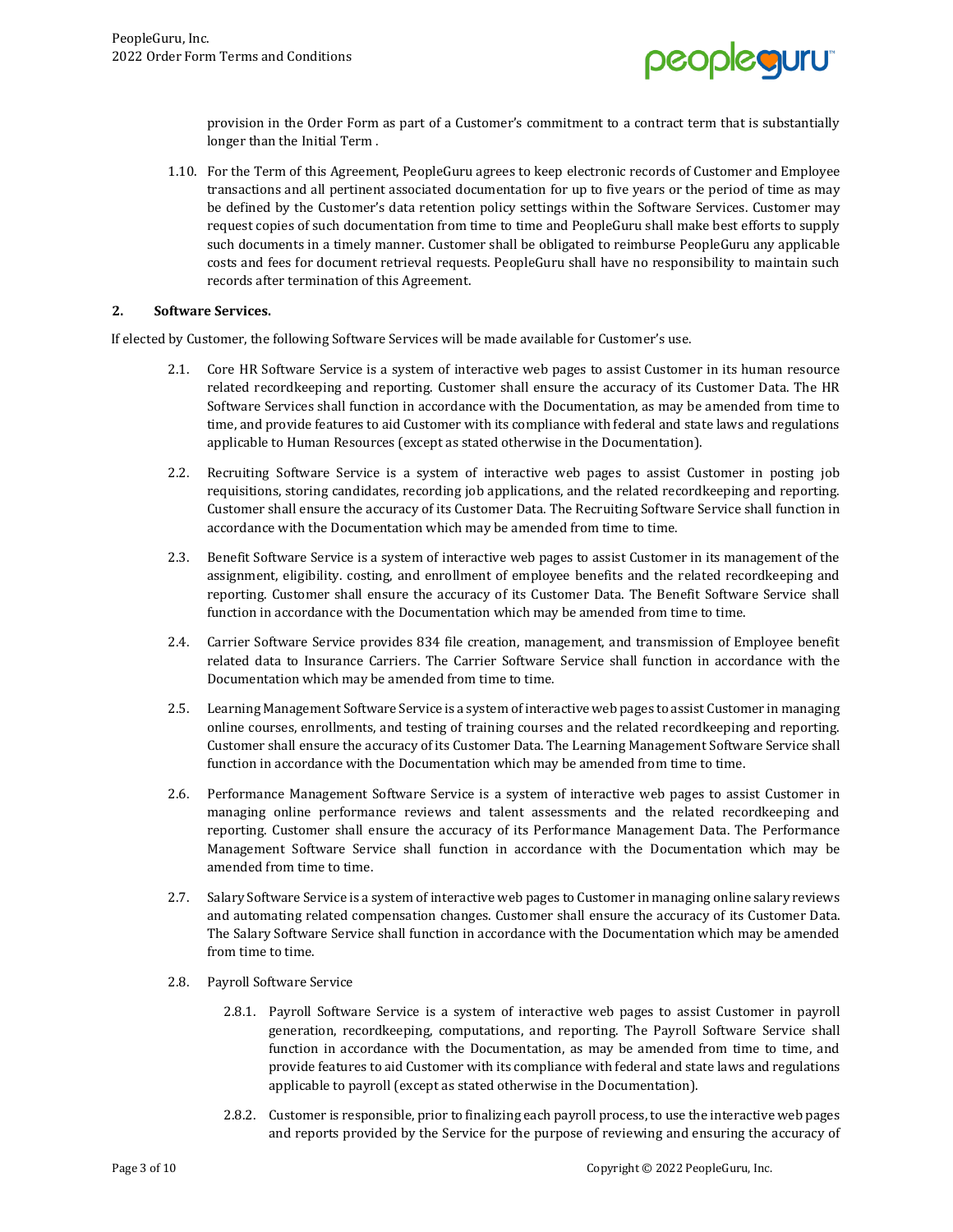

the payroll time records, shift premiums, overtime calculations, gross-to-net calculations, labor distribution, general ledger, payroll and tax disbursements, payroll funding amounts, earnings, deductions, taxes, net pays, wage attachments amounts, taxable wages, and federal, state, and local taxes and the withholding thereof.

- 2.8.3. Customer is responsible to ensure the accuracy of the Prior Compensation and Payroll Setup Policies prior to Production Use. Subsequent to Production Use, Customer is responsible to ensure that all changes to the Service's Payroll Setup Policies are thoroughly reviewed and tested prior to deployment in Production Use.
- 2.9. Time and Attendance Software Service
	- 2.9.1. Time and Attendance Software Service is a system of interactive web pages to assist Customer in its time and attendance related recordkeeping and reporting. The Time and Attendance Software Service shall function in accordance with the Documentation, as may be amended from time to time, and provide features to aid Customer with its compliance with federal and state wage and hour laws and regulations (except as stated otherwise in the Documentation).
	- 2.9.2. Customer is responsible to review and ensure the accuracy of its Time and Attendance Setup Policies prior to Production Use. Customer is also responsible to review and ensure the accuracy of time records, tips, service charges, and other data collected via web punch or time clocks. Subsequent to Production Use, Customer is responsible for ongoing review to ensure that changes to its Time and Attendance Setup Policies are thoroughly tested prior to deployment in Production Use.
- 2.10. Ad Hoc Reporting Software Service is a system of interactive web pages to assist Customer in reporting, graphing or otherwise analyzing Customer's data stored within the Service. The Ad Hoc Reporting Software Service shall function in accordance with the Documentation, and may be amended from time to time.
- 2.11. Software Services Per Event Fees. These fees are subject to change and are billed as these services are requested by Customer.

| Item                           | Rate     | <b>Billing Event</b>       |
|--------------------------------|----------|----------------------------|
| Unpaid Volunteers and Retirees | 50%      | Of Software Services fees  |
| <b>External Job Postings</b>   | \$300.00 | Per job board posting      |
| Assisted Benefit Plan Setup    | \$300.00 | Per Plan plus \$5 per rate |
| Open Enrollment Setup          | \$300.00 | Per hour                   |

# **3. Guru Services.**

If elected by Customer, the following Payment, Tax Filing, Check Printing, Year End, Complete Pay, Call Center, and Carrier Eligibility Services will be made available for Customer's use.

- 3.1. Payment Services
	- 3.1.1. Payment services (i) rely solely on timely and accurate Customer Data provided to the Payroll Service by Customer and (ii) facilitate the transfer of payroll-related funds from Customer's designated bank accounts to Employee, Third Party, and Authorized Tax Agency designated bank accounts via ACH.
	- 3.1.2. If Customer fails to finalize and submit its Time and Attendance data or payroll run in a timely manner, then PeopleGuru shall have no liability for any failure to process Customer's payroll or the corresponding ACH payroll transactions in a timely manner, or at all.
	- 3.1.3. Customer shall maintain a sufficient balance in its Payroll Funding Account and its Fee Funding Account to cover its current payroll liabilities, all applicable Service fees, and charges to cover any NSF or miscellaneous service fees. If for any reason Customer's bank refuses to honor an ACH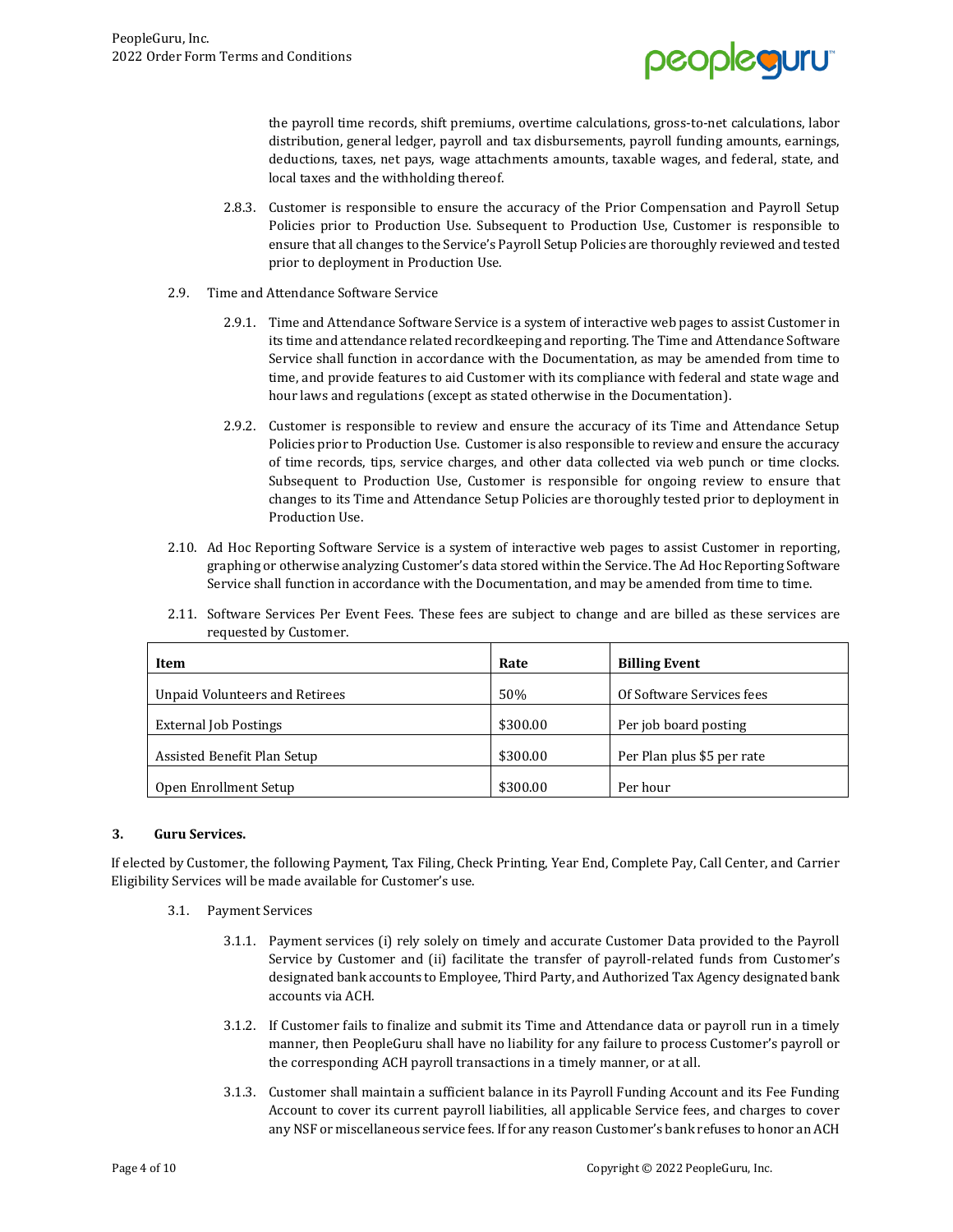

draft, an NSF fee will be charged to Customer as PeopleGuru's reasonable costs and PeopleGuru may immediately terminate this Agreement without written notice and without obligation to perform payroll processing or ACH payroll transactions, or to make any currently due or future payroll tax deposits or tax return filings.

- 3.1.4. Customer agrees that each ACH Entry to an Employee account will be currently authorized pursuant to a payee authorization signed by the Employee and held by Customer. Customer shall assume full responsibility for all ACH account entries and agrees to instruct its Employees to use the Service only as intended. Customer agrees to prevent the use of the Service by its Employees or end users for nefarious or fraudulent reasons.
- 3.1.5. Customer shall be responsible to review the Setup Policies and payroll reports provided by the Service to ensure the accuracy and timeliness of Third Party payments. Customer shall be solely responsible for the accuracy of Third Party payments and for any penalties, fines, administrative fees, late charges, interest and taxes that may be or become due as a result of erroneous or improper Third Party payments or the failure to make proper Third Party payments.
- 3.1.6. Customer shall be liable for each ACH Entry made to its Payroll Funding Account or the account of any Employee or Third Party initiated by PeopleGuru hereunder. In the event PeopleGuru determines, in its sole discretion, not to terminate this Agreement following Customer's failure to fully fund an ACH Entry to Customer's Payroll Funding Account, Customer unconditionally agrees to immediately pay PeopleGuru upon demand the sum of any unfunded payroll plus all fees and charges as set forth in this Agreement (including any debit which is returned to PeopleGuru because of insufficient or uncollected funds or for any other reason).
- 3.1.7. The provision of all services requiring the debit or credit of accounts shall be provided through an originating bank (the "Originating Bank"). PeopleGuru and Customer may each be required to enter into separate agreements with the Originating Bank. Customer shall execute all documents requested by PeopleGuru or the Originating Bank to originate debit or credit entries through the nationwide automated clearing house system on a bank account designated by Customer (each, an "ACH Entry"), and provide any other documents or information on an ongoing basis that may be requested by PeopleGuru or the Originating Bank to effectuate such ACH Entries.
- 3.1.8. Customer shall have sufficient funds no later than three (3) banking days prior to payroll check date, (or as otherwise set forth in this Agreement), except when the payroll check date falls on a Saturday, Sunday or a bank holiday, in such case the funds must be available one banking day earlier. Customer may change its authorization to debit its Payroll Funding Account by executing and delivering to PeopleGuru a new authorization to debit and a voided check for any new account at least twenty (20) days prior to the effective date of such change.
- 3.1.9. Each Party shall cooperate with the other Party to recover funds erroneously credited to any Employee's account.
- 3.1.10. Payment Services Per Event Fees. These fees are subject to change and are billed as these services are requested by Customer.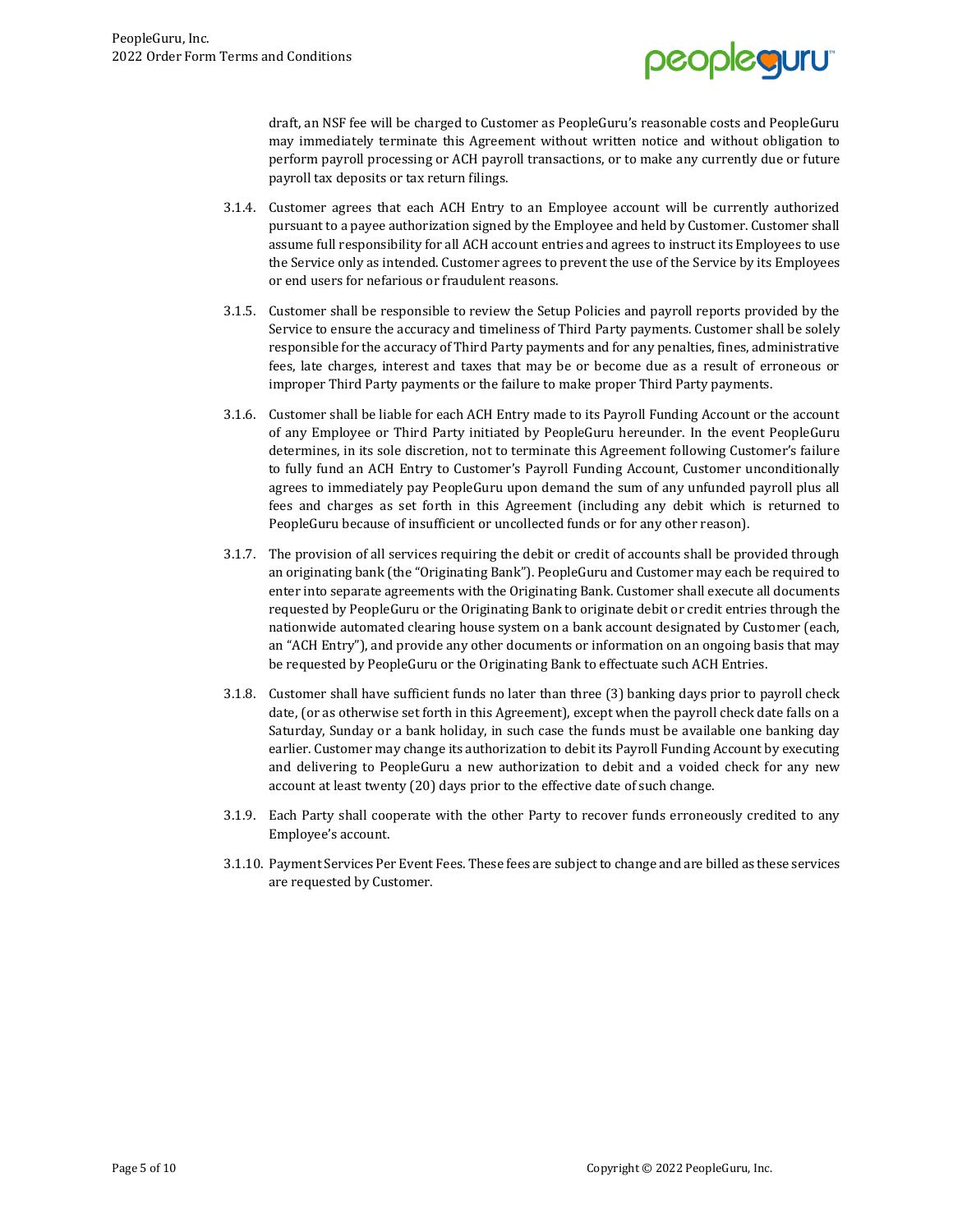

| Item                                                                                          | Rate              | <b>Billing Event</b>                           |
|-----------------------------------------------------------------------------------------------|-------------------|------------------------------------------------|
| Late payroll posting (Typically 5PM EST or as<br>defined by PeopleGuru)                       | 100.00            | Per occurrence                                 |
| Notification of Change ACH (NOC)                                                              | \$50.00           | Per item                                       |
| Positive Pay Exception (Early Check Cashing)                                                  | \$50.00           | Per item                                       |
| Returned Items, voids, reissue, reversals, and stop<br>payments                               | \$50.00           | Per item                                       |
| Stale-Dated checks voided with funds return to<br>customer - 180+ days                        | \$25.00           | Per item                                       |
| Payroll Adjustments                                                                           | \$25.00           | Per transaction                                |
| Assistant with off-cycle payroll run                                                          | \$250.00          | Per hour (min \$250)                           |
| Standard Garnishment Setup                                                                    | \$20.00           | Per occurrence                                 |
| Judgements                                                                                    | \$200.00          | Per hour                                       |
| Check Copy                                                                                    | \$20.00           | Per item                                       |
| Direct Mailing of Checks or Advice                                                            | Postage $+ $1.00$ | Per item (min \$50)                            |
| Customer-initiated wire transfers                                                             | \$50.00           | Per occurrence                                 |
| Next day ACH File processing (requires cleared<br>funds via Customer-initiated wire transfer) | \$100.00          | Per occurrence                                 |
| Late receipt of funds; plus 18% per annum interest<br>(NSF fee applies if any)                | \$100.00          | Per occurrence                                 |
| Manual Data Entry Payroll Tax/Wage Data                                                       | \$100.00          | Per Tax ID plus \$5.00 per<br>employee         |
| Manual Data Entry Tax Data                                                                    | \$100.00          | Per form per Customer ID per<br>liability data |
| Additional ACH transfers per Employee (2 included)                                            | \$.50             | Per occurrence                                 |
| First NSF plus 2.5% of NSF amount                                                             | \$150.00          | Per occurrence                                 |
| Subsequent NSF plus 5% of NSF amount                                                          | \$250.00          | Per occurrence                                 |

3.2. Tax Filing Services

- 3.2.1. During the term of this Agreement for Authorized Tax Agencies, PeopleGuru shall: i) collect payroll tax liabilities and receive and hold those funds in an account separate from PeopleGuru's general accounts, ii) deposit payroll taxes in a timely manner, and iii) prepare and file payroll tax returns in a timely manner. PeopleGuru shall be liable for tax filing penalties and interest charges for its failure to do so to the extent such charges were caused solely by PeopleGuru. PeopleGuru shall not be responsible for penalties and interest payments that arise as a result of its reliance on erroneous Customer Data entered into the Service or due to Customer's failure to correct its Payroll Setup Policies or Tax Agency Setup Policies or its failure to notify PeopleGuru promptly via CRM of its desire to obtain assistance in doing so.
- 3.2.2. Customer warrants that Customer Data entered into the Service is accurate and further authorizes PeopleGuru to rely on Customer Data to prepare, deposit, and file Customer's payroll taxes for all Authorized Tax Agencies.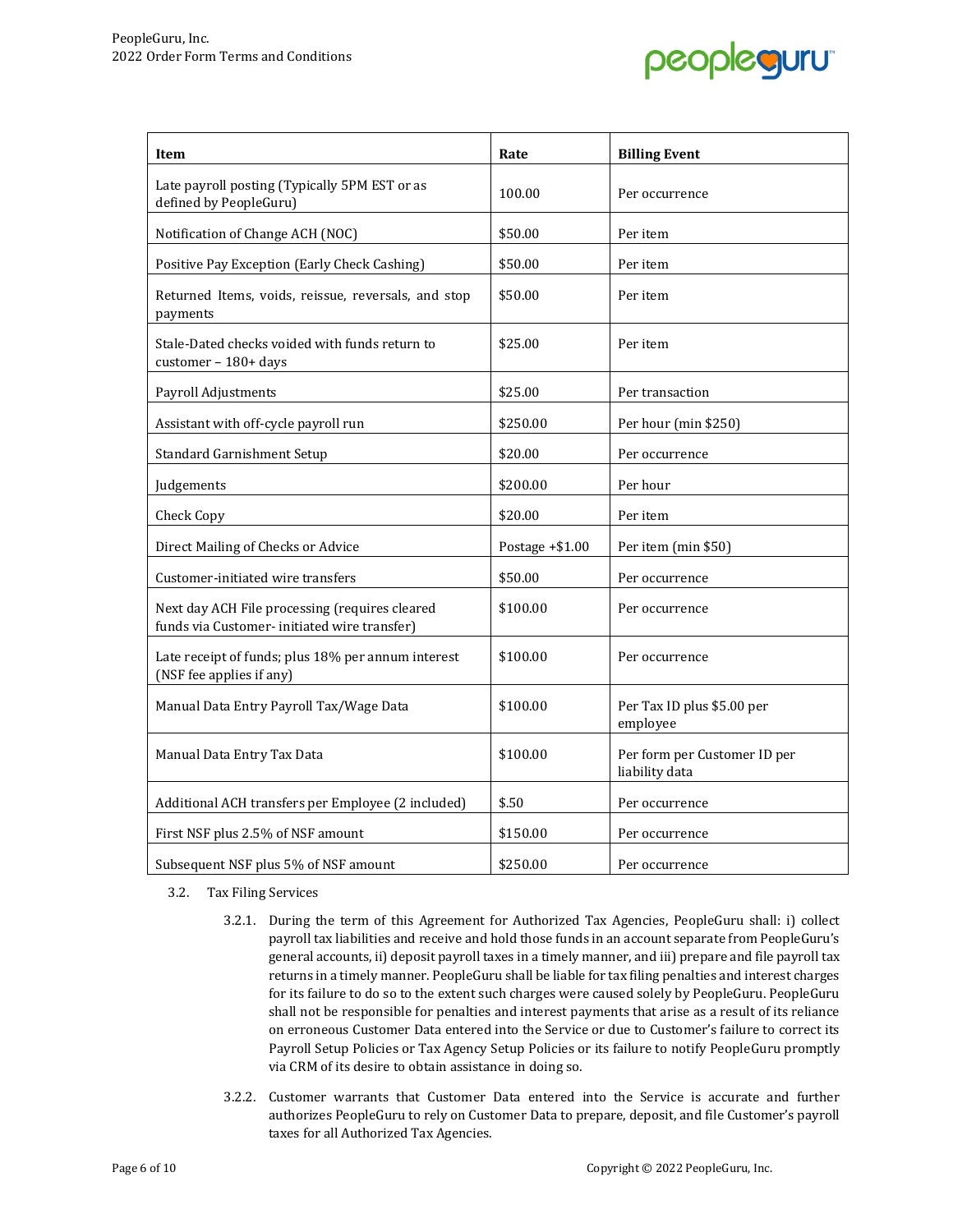

- 3.2.3. Customer is responsible to use the interactive web pages and reports provided by the Service to review and ensure the accuracy of the payroll gross-to-net calculations, taxable wages, withholding amounts and other relevant reporting items to be filed by PeopleGuru, either electronically or by paper tax returns with the relevant tax agency, at least ten (10) days prior to the filing deadline for Authorized Tax Agencies, whether the corresponding deadline be monthly, quarterly, or annually.
- 3.2.4. Customer is responsible to review and ensure the accuracy of its Tax Agency Setup Policies prior to using the Service in Production Use. Subsequent to Production Use, Customer is responsible to review and ensure changes made to its Tax Agency Setup Policies are thoroughly reviewed and tested prior to deployment in Production Use.
- 3.2.5. This Agreement does not relieve Customer of any tax payment liabilities. Customer shall be obligated to pay immediately any tax payment liabilities that are found by PeopleGuru to be incorrectly computed, under withheld, or otherwise incorrectly processed, whether or not those tax liabilities are a result of defects in the Service or the actions or inactions of PeopleGuru. In the event that tax amounts have been over collected, those funds once disbursed to an Authorized Tax Agency will be treated as a credit toward Customer's future liabilities with that Authorized Tax Agency.
- 3.2.6. Customer shall continue to be responsible for maintaining its own archival tax record keeping.
- 3.2.7. Customer shall immediately provide PeopleGuru with copies of any notices or correspondence received from any Authorized Tax Agency with respect to any tax return(s) or tax deposit(s) made by PeopleGuru and PeopleGuru shall have no liability for penalties or interest accrued if Customer fails to immediately provide PeopleGuru with copies of any notices or correspondence received from any Authorized Tax Agency with respect to any tax return(s) or tax deposit(s) made by PeopleGuru. Customer shall immediately provide PeopleGuru with notification via the CRM of any changes that will affect the withdrawal of funds or the depositing of payroll taxes or the filing of tax returns.
- 3.2.8. PeopleGuru shall debit the Tax Funding Account in order to make the necessary payroll tax deposits and collect any fees due to PeopleGuru. Customer shall maintain a sufficient balance in its Tax Funding Account to cover current payroll tax liabilities, all applicable Service fees, and charges to cover any NSF or miscellaneous service fees. If for any reason Customer's bank refuses to honor an ACH draft, an NSF fee will be charged to Customer as PeopleGuru's reasonable costs and PeopleGuru may immediately terminate this Agreement without written notice and without obligation to make then due or future payroll tax deposits or tax return filings.
- 3.2.9. PeopleGuru shall have no liability for failure to make deposits or filings if Customer has not provided it with power of attorney or accurate and adequate information to make the necessary deposits or filings or if Customer fails to maintain sufficient funds to cover such payroll tax obligations. In no event shall PeopleGuru be responsible or liable for the filing of payroll tax returns for Prior Compensation or tax information provided by the Customer to PeopleGuru that was in error.
- 3.2.10. Customer unconditionally agrees to promptly execute any documents PeopleGuru's designee may require as a condition of providing Tax Filing services to Customer. Customer agrees that its failure to execute any such documents, or the breach of any of the material terms and conditions of such documents, shall constitute a breach of this Agreement and PeopleGuru shall have no liability for failure to make deposits or filings.
- 3.2.11. Customer shall have sufficient funds no later than three (3) banking days prior to payroll check date, (or as otherwise set forth in this Agreement), except when the payroll check date falls on a Saturday, Sunday or a bank holiday, in such case the funds must be available one banking day earlier. Customer may change its authorization to debit its Tax Funding Account by executing and delivering to PeopleGuru a new authorization to debit and a voided check for any new account at least ten (10) days prior to the effective date of such change.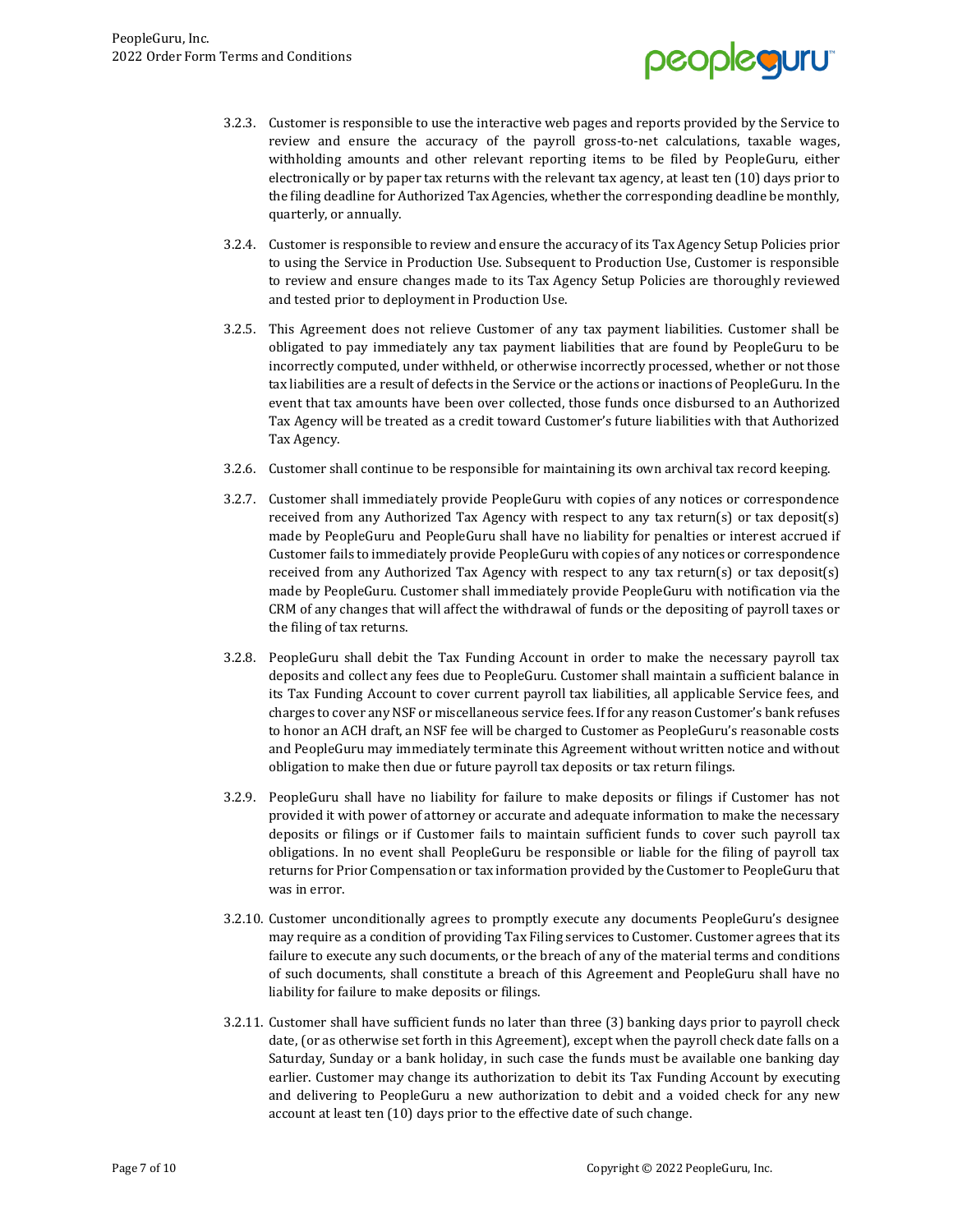

| Item                                                          | Rate     | <b>Billing Event</b>                                                   |
|---------------------------------------------------------------|----------|------------------------------------------------------------------------|
| <b>Agency Registration Service</b>                            | \$250.00 | Per agency                                                             |
| <b>Amended Returns</b>                                        | \$250.00 | Per agency form                                                        |
| Applied for IDs-first quarter                                 | \$75.00  | Per agency assigned ID not provided within 30<br>days                  |
| Applied for IDs- subsequent quarters                          | \$150.00 | Per 30 day interval- agency assigned ID not<br>provided within 30 days |
| Copies of Tax Returns, Advice of Debit, or<br>Deposit Reports | \$50.00  | Per document requested                                                 |
| Inquiry Response- Customer Error Only                         | \$100.00 | Per agency notice                                                      |
| Inquiry Response-State Agency Tax Bill                        | \$50.00  | Per agency response due to a federal interest<br>repayment             |
| Manual / Reverse Deposits                                     | \$275.00 | Per deposit                                                            |
| Multiple Worksite Reporting                                   | \$100.00 | Per report                                                             |
| SSA/IRS W-2 Out of Balance Inquiry Response                   | \$250.00 | Per agency notice                                                      |
| Tax Risk & Relief Mitigation Research                         | \$300.00 | Per hour (min \$300)                                                   |
| Quarterly Tax Management Package                              | \$50.00  | Copies of Quarterly Tax Statements per Federal ID<br>per quarter       |

3.2.12. Tax Filing Per Event Fees. These fees are subject to change and are billed as these services are requested by Customer.

### 3.3. Year-End Services

- 3.3.1. Year-end services shall consist of the printing of Year End Filings and submittal of tax returns to Authorized Tax Agencies. Customer shall be responsible for mail and courier fees as set forth in this Agreement or as otherwise incurred by PeopleGuru.
- 3.3.2. Customer is responsible to use the interactive web pages and reports provided by the Service to review and ensure the accuracy of the Year End Filings to be submitted by PeopleGuru either electronically or via paper forms to the relevant tax agency, at least ten (10) days prior to the filing deadline for each Authorized Tax Agency.
- 3.3.3. Year-end Per Event Fees. These fees are subject to change and are billed as these services are requested by Customer.

| Item                         | Rate     | <b>Billing Event</b> |
|------------------------------|----------|----------------------|
| 1099 Filing Annual Setup Fee | \$100.00 | Per legal entity     |
| 1099 Filing Fee              | \$4.00   | Per Employee filing  |
| <b>Amended Returns</b>       | \$250.00 | Per agency form      |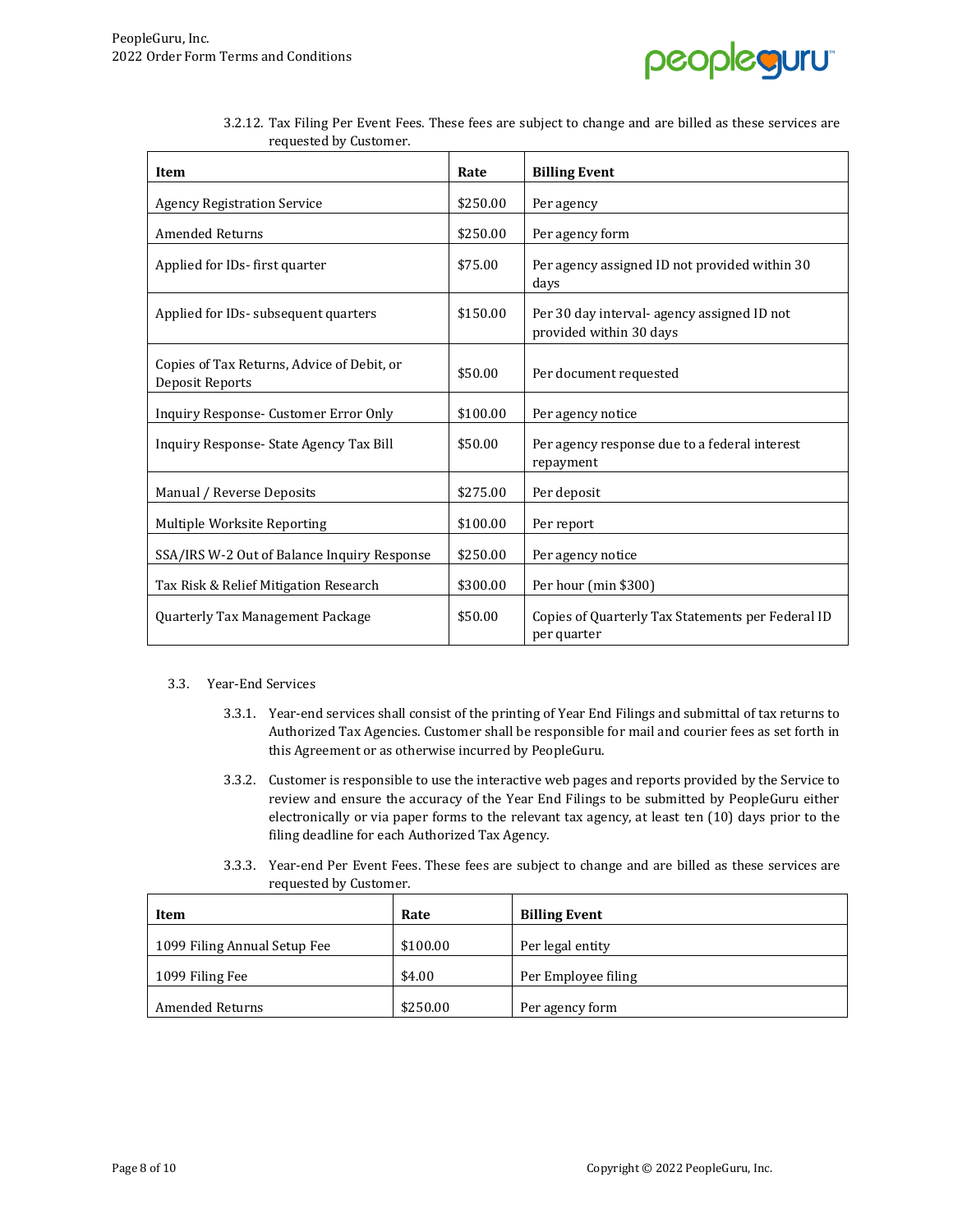

### 3.4. Complete Pay Services

- 3.4.1. Complete pay services shall be provided by PeopleGuru to: i) collect Employee payroll net pay amounts from Customer's Payroll Funding Account concurrent with the collection of other payroll liabilities, ii) receive and hold those funds in an account separate from PeopleGuru's general accounts, and iii) make those funds available to Employees either by a printed payroll check or an ACH Entry to the Employee's designated bank account on the payroll check date.
- 3.4.2. Customer shall maintain a sufficient balance in its Payroll Funding Account and its Fee Funding Account to cover its current payroll liabilities, Employee net pay amounts, all applicable Service fees, and charges to cover any NSF or miscellaneous service fees. If for any reason Customer's bank refuses to honor an ACH draft, an NSF fee will be charged to Customer as PeopleGuru's reasonable costs and PeopleGuru may immediately terminate this Agreement without written notice and without obligation to perform payroll processing or ACH payroll transactions, or to make then due or future payroll tax deposits or tax return filings.
- 3.4.3. PeopleGuru shall return to Customer Employee net pay amounts in excess of twenty dollars, either quarterly if they exceed that amount or on an as-needed basis if they don't, whichever is less frequent, held in its complete pay account that have not cleared within 180 days from the original check date. PeopleGuru shall be permitted to set off the amounts returned to Customer for unpaid Service fees, if any, existing at that time.
- 3.4.4. Customer recognizes that there may be instances where PeopleGuru will not be able to resolve an Employee call or issue without Customer's assistance. Immediately upon execution of the Order Form, Customer will designate a contact person for resolving support problems that require intervention by Customer's personnel and/or a Customer third party vendor.

### **4. Hosting Services.**

Standard hosting services consist of a common infrastructure shared with other PeopleGuru customers and their end users. Dedicated hosting services, if subscribed to by Customer in this Agreement, consist of virtualized dedicated web server(s), database server(s), application server(s), and the software components necessary to operate the Service.

### **5. Data Exchange Service.**

- 5.1. Data Exchange Service shall refer to electronic data interchange either via web services, file transfer, or other means provided by PeopleGuru and as authorized by Customer to transfer information from the Service or into the Service from a third party.
- 5.2. Customer shall be responsible for auditing and verification of the accuracy of all data transferred via the Data Exchange Service.

### **6. Support.**

Customer acknowledges that all support requests will be properly documented and submitted to PeopleGuru's CRM during Normal Business Hours and in accordance with PeopleGuru's current support policy. Except for reporting service outages, all support requests that are not received during Normal Business Hours will be subject to additional after hours support fees as provided for in the Order Form.

### **7. Hardware as a Service Services.**

Hardware as a Service Services provide Customer with Timeclock hardware subscription service that includes supplying Timeclock hardware and Hardware Support Services. Timeclock hardware is made available to Customer for its dedicated use during the subscription period but remains the property of PeopleGuru.

If elected by Customer, the following Hardware Services will be made available for Customer's use:

- 7.1. Hardware Support Fees.
	- 7.1.1. The cost of Hardware Support for PeopleGuru Timeclock hardware (set forth in the applicable Order Form) is automatically included with hardware obtained under the Hardware Services